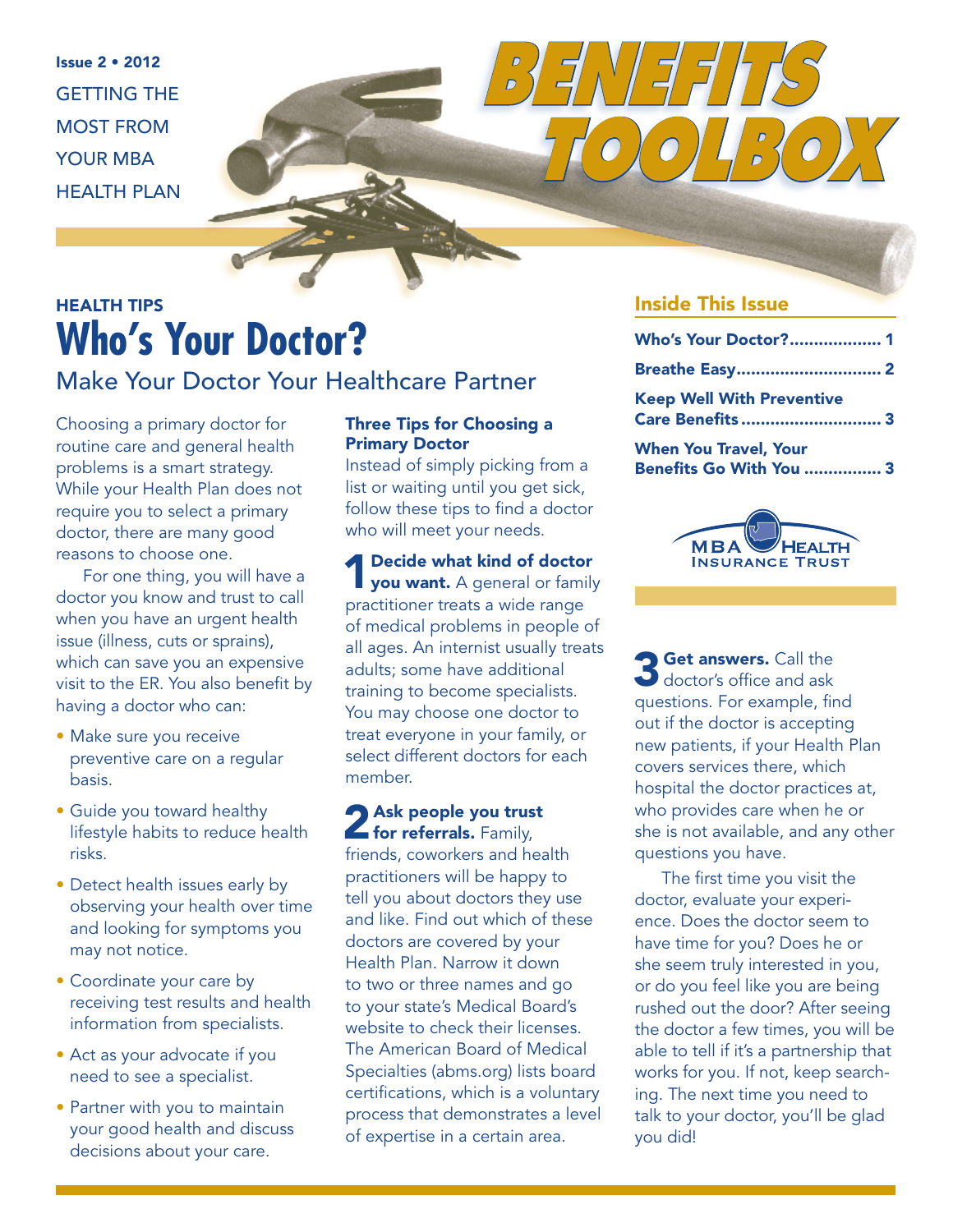### HEALTH FOCUS **Breathe Easy** Get Allergies Under Control

If it seems like spring is in the air earlier this year, you're right. And along with it, pollen is in the air, too. Studies show that rising global temperatures have lengthened the allergy season, so it starts earlier and lasts longer every year. In addition, pollen is even more potent because of rising carbon dioxide levels.

That's bad news for millions of Americans—about 1 in 4 of us—who suffer from allergies or "hay fever." Your doctor can help you control your allergies with medications and you can take steps to help prevent symptoms.

#### What are the symptoms of seasonal allergies?

- Frequent sneezing
- Runny or stuffy nose
- Postnasal drip with coughing
- Itchy nose and throat
- Itchy, runny and burning eyes

#### What can you do?

- Stay indoors from 5 am to 10 am (when pollen levels peak) and on dry, windy days.
- Shower and wash your hair every night to rinse off pollen and mold spores.
- Put pillows and mattresses in washable covers; clean bed linen often.



#### ALLERGIES OR ASTHMA?

About half of asthma cases are "allergic asthma," a type of asthma triggered by an allergy (often the same pollens that cause seasonal allergies). Here's how to tell the difference.

- Seasonal allergies are most common in early spring, when pollens are in the air. The minor, temporary symptoms can usually be relieved with over-the-counter antihistamines.
- Allergic asthma is a double whammy, with the symptoms of seasonal allergies, as well as wheezing, shortness of breath, rapid breathing and tightening of the chest. If you think you have asthma, visit your doctor, who can help prevent further breathing problems.
- Ask your pharmacist about overthe-counter medications for your symptoms.
- Talk with your doctor about allergy testing, prescription medications and allergy shots.

#### What does your Health Plan cover?

• Physician office visits

- Laboratory testing for allergies
- Prescription medications and allergy shots

For more information about allergies, contact the Asthma and Allergy Foundation of America at 800-727-8462 (tollfree) or visit www.aafa.org.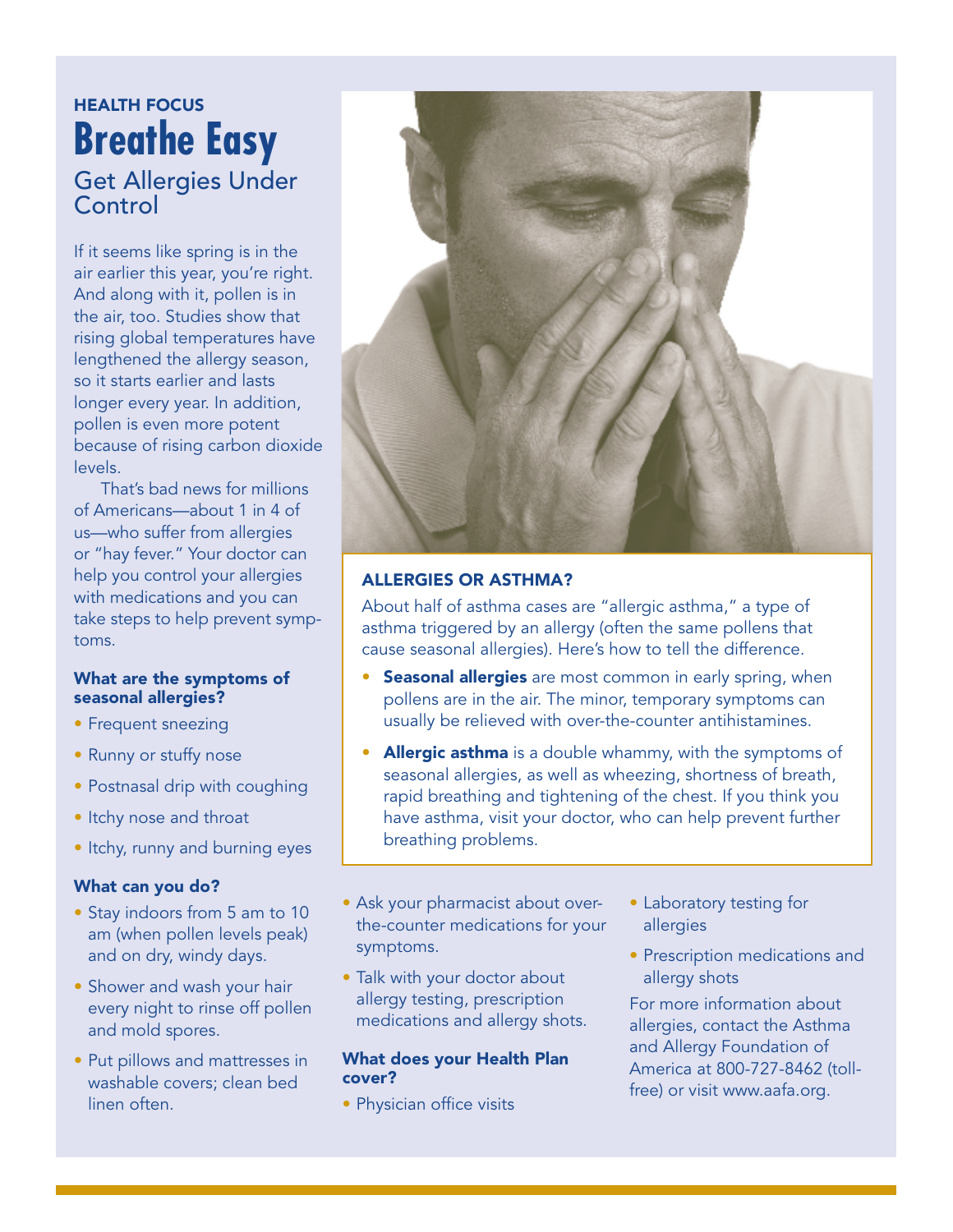## WELLNESS TOOLKIT **Keep Well With Preventive Care Benefits**

Take Steps Now to Have a Healthy Future Later

People are living longer than ever, but not always enjoying good health in their golden years. Getting regular checkups and routine tests now can help you enjoy an active life later. Preventive health care helps to:

- Reduce your risks of developing health conditions such as diabetes and high cholesterol.
- Detect serious conditions like cancer or high blood pressure early, when treatment is most effective.

Preventive care services include the items in the chart at right, plus many more listed on [www.healthcare.gov](http://www.healthcare.gov).

#### REGENCE MEMBERS AND ASURIS NORTHWEST HEALTH MEMBERS

• You must choose a Preferred or Participating provider or facility. See your Plan Booklet for specific benefit details.

#### GROUP HEALTH MEMBERS

• Preventive Care services are covered in full at the in-network level of benefit. See your specific plan information for details of your out-of-network preventive care benefit.

Enjoying good health is a priceless gift that is worth the time and trouble of routine care. And remember that staying well also means saving money on additional health services now…and avoiding expensive assisted care facilities later!

#### Preventive Care Guidelines

|                                                                        | <b>RECOMMENDED PREVENTIVE CARE</b>                                                                                 |
|------------------------------------------------------------------------|--------------------------------------------------------------------------------------------------------------------|
| <b>General Health</b>                                                  | Routine physical exams and check-ups for adults ages<br>18 and older                                               |
|                                                                        | Cholesterol screening, beginning at age 35 for<br>men and age 45 for women; earlier for those at<br>increased risk |
|                                                                        | Colorectal cancer screening beginning at age 50                                                                    |
|                                                                        | Type 2 diabetes screening for adults with sustained<br>high blood pressure                                         |
|                                                                        | Immunizations and flu shots, as needed                                                                             |
| <b>Men</b>                                                             | PSA test for prostate cancer, every year after age 50                                                              |
| <b>Women</b>                                                           | Breast cancer screening (mammogram) beginning<br>at age 40                                                         |
|                                                                        | Cervical cancer screening (Pap test) for sexually<br>active women                                                  |
| <b>Children</b>                                                        | Well-child exams, infants through 17 years of age                                                                  |
|                                                                        | Immunizations, as needed                                                                                           |
| These are guidelines only; please refer to your Plan's benefit booklet |                                                                                                                    |

*for specific coverage information.*

# USING YOUR BENEFITS WISELY **When You Travel, Your Benefits Go With You**

Don't Leave Home Without Your Card

Whether you're taking a summer vacation or on business, your Health Plan keeps you covered while traveling anywhere in the world.

Urgent, but not life threatening, events can happen any time. Perhaps you slip and fall and sprain your ankle, or get a cut that needs stitches. A few simple steps can

help you be prepared for the unexpected, no matter where you are.

1Always keep your Health Plan ID card and your family's doctor's names and phone numbers in your wallet.

2If you have a life-threatening emergency, call 9-1-1 or go